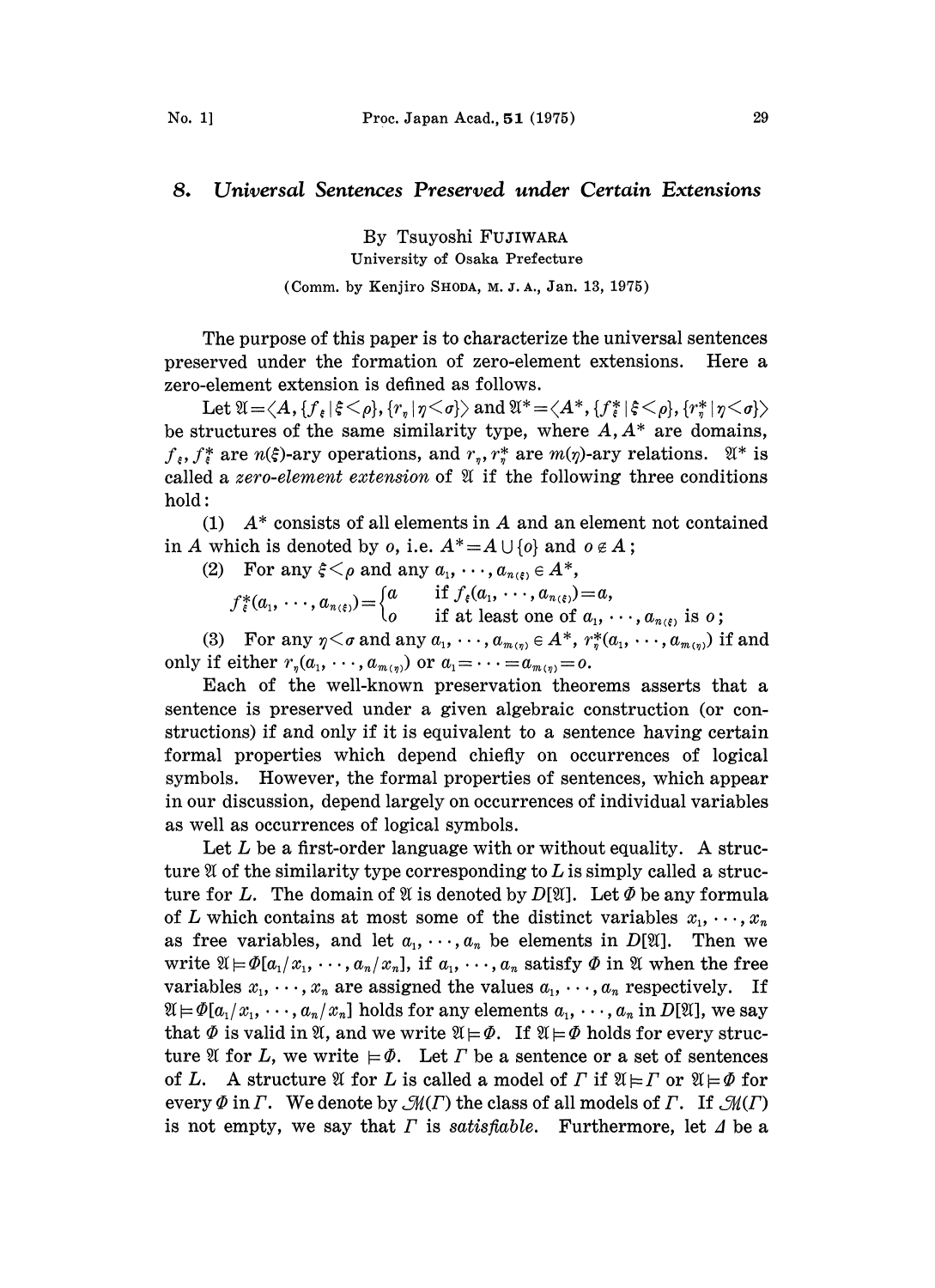## 30 T. FUJIWARA [Vol. 51,

sentence or a set of sentences of L. If  $\mathcal{M}(T) \subseteq \mathcal{M}(\Delta)$ , we write  $\Gamma \models \Delta$ . If  $\Gamma \models \bot$  and  $\bot \models \Gamma$ , we say that  $\Gamma$  is equivalent to  $\bot$ , and we write  $\Gamma \Leftrightarrow \bot$ . Hereafter, "structure" will mean "structure for L", "formula" will mean "formula of L", and so on.

A formula of the form  $r(t_1, \dots, t_m)$  is called an atomic formula, where r is an m-ary relation symbol and  $t_1, \dots, t_m$  are terms. If L has the equality symbol  $\equiv$ , a formula of the form  $t \equiv u$  is also called an atomic formula, where t, u are terms. The terms  $t_1, \dots, t_m$  and t, u are called *principal terms* of the atomic formulas  $r(t_1, \dots, t_m)$  and  $t \equiv u$ respectively.

Let  $\Theta$  be an atomic formula. If a variable y occurs in all principal terms of  $\Theta$ , we say that the atomic formula  $\Theta$  is regular with respect to y. If y occurs in  $\Theta$  but it does not occur in at least one principal term of  $\Theta$ , we say that the formula  $\neg \Theta$ , the negation of the atomic formula, is regular with respect to  $y$ . A formula is called a basic formula, if it is an atomic formula or the negation of an atomic formula.

Lemma 1. Let  $\Theta$  be a basic formula which contains at most some of the distinct variables  $y, x_1, \dots, x_n$ . And let  $\mathfrak{A}^*$  be a zero-element extension of a structure  $\mathfrak{A},$  where  $D[\mathfrak{A}^*]=D[\mathfrak{A}]\cup \{o\}$ . Moreover let  $a_1$ ,  $\ldots$ ,  $a_n$  be elements in D[X]. Then the following hold:

(i) Assume that  $\Theta$  is regular with respect to y. Then

$$
\mathfrak{A}^* \models \Theta(o/y, a_1/x_1, \cdots, a_n/x_n].
$$

(ii) Assume that y occurs in  $\Theta$  and  $\Theta$  is not regular with respect to y. Then

 $\mathfrak{A}^* \models \neg \Theta[o/y, a_1/x_1, \cdots, a_n/x_n].$ 

**Proof of (i).** First suppose  $\Theta$  is atomic. Then y occurs in all principal terms of  $\Theta$ . Hence we have

 $\mathfrak{A}^* \models \Theta[o/y, a_1/x_1, \cdots, a_n/x_n].$ 

Next suppose  $\Theta$  is the negation of an atomic formula  $\mathscr Y$ . Then y occurs in  $\psi$  but it does not occur in at least one principal term of  $\psi$ . Hence

$$
\mathfrak{A}^* \models \neg \Psi[o/y, a_1/x_1, \cdots, a_n/x_n]
$$

and hence

 $\mathfrak{A}^* \models \Theta(o/y, a_1/x_1, \cdots, a_n/x_n].$ 

**Proof of (ii).** Let  $\psi$  be a basic formula such that  $\models \psi \leftrightarrow \neg \theta$ . Then  $\varPsi$  is regular with respect to y. Hence by (i) of this lemma,

 $\mathfrak{A}^* \models \Psi(o/y, a_1/x_1, \cdots, a_n/x_n].$ 

Therefore we have

 $\mathfrak{A}^* \models \neg \Theta[o/y, a_1/x_1, \cdots, a_n/x_n].$ 

This completes the proof.

A sentence of the form  $\forall x_1 \cdots \forall x_n (\theta_1 \vee \cdots \vee \theta_m)$  is called a *disjunc*tive universal sentence, where  $\Theta_1, \cdots, \Theta_m$  are basic formulas (and  $x_1$ ,  $\ldots$ ,  $x_n$  are distinct variables). Let  $\Phi$  be a formula which contains at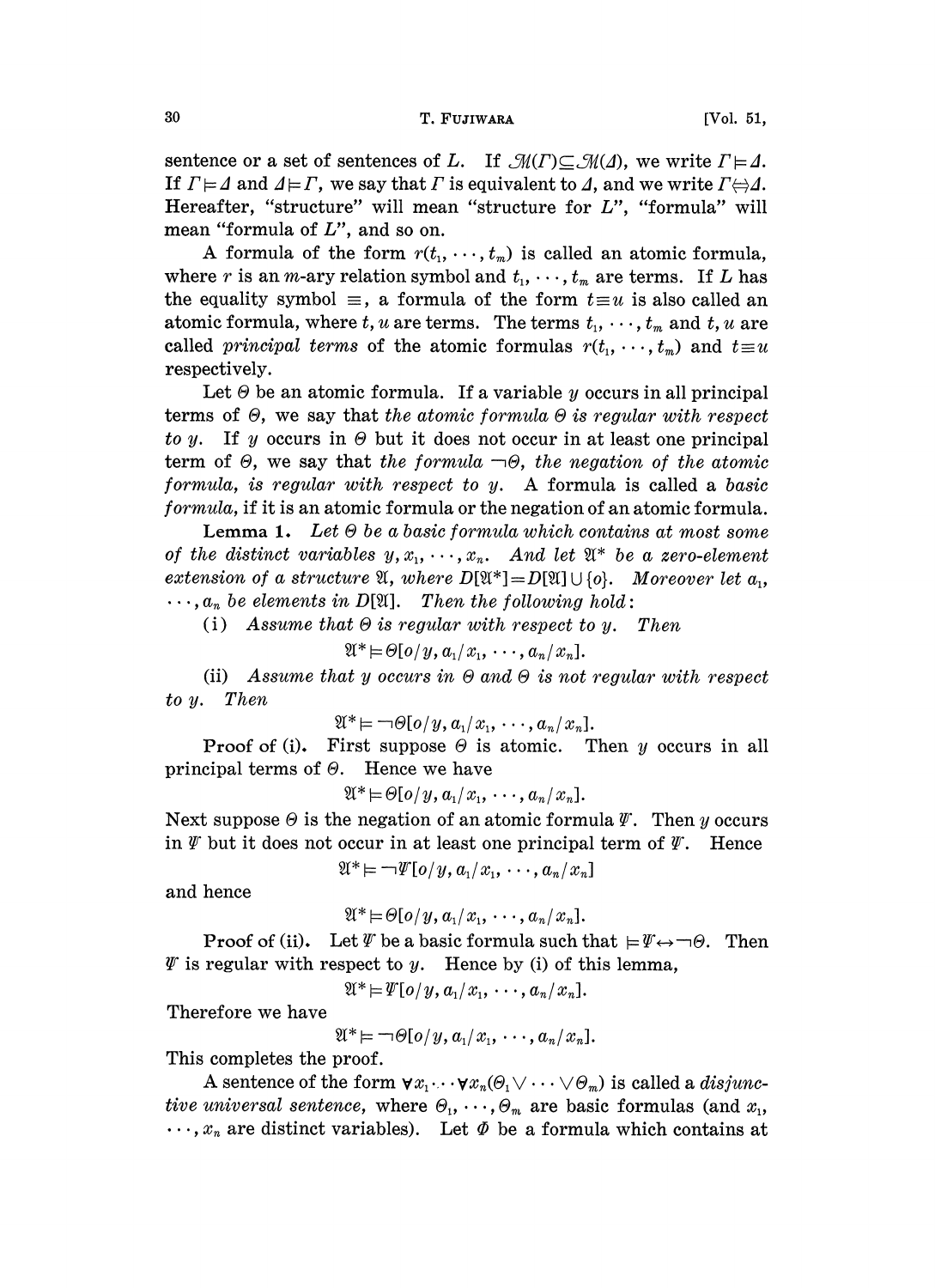## No. 1] Universal Sentences Preserved under Certain Extensions 31

most some of the variables  $x_1, \dots, x_n$  as free or bound variables. Let X be a subset of  $\{x_1, \dots, x_n\}$  and let y be a variable not contained in  $\{x_1, \dots, x_n\}$ . Then we denote by  $\Phi^{x \to y}$  the formula formed from  $\Phi$  by replacing all occurrences of the variables in  $X$  by the variable  $y$ . Note that if  $\Phi$  is a universal sentence in prenex normal form, then  $\Phi \models \Phi^{X \to y}$ .

Let

$$
\Phi = \forall x_1 \cdots \forall x_n (\Theta_1 \vee \cdots \vee \Theta_m)
$$

be a disjunctive universal sentence, where  $\Theta_1, \cdots, \Theta_m$  are basic formulas. We say that  $\Phi$  is regular (or weakly regular), if the following condition (\*) holds for every non-empty (or unit) subset X of  $\{x_1, \dots, x_n\}$  and for a variable y not contained in  $\{x_1, \dots, x_n\}$ :

If y occurs in  $\Theta_i^{x \to y} \vee \cdots \vee \Theta_m^{x \to y}$ , then there exists a formula  $\Theta_i^{x \to y}$  $(1 \le i \le m)$  which is regular with respect to y.

Now we shall prove the following

**Theorem 1.** Let  $\Sigma$  be a set of regular disjunctive universal sentences. Then  $\mathcal{M}(\Sigma)$  is closed under the formation of zero-element extensions.

**Proof.** If  $\mathcal{M}(\Sigma)$  is empty, it is obvious that  $\mathcal{M}(\Sigma)$  is closed under the formation of zero-element extensions. In the following, we assume that  $\mathcal{M}(\Sigma)$  is not empty. Let  $\mathfrak{A}$  be any structure in  $\mathcal{M}(\Sigma)$ , and let  $\mathfrak{A}^*$ be a zero-element extension of  $\mathfrak{A}$ , where  $D[\mathfrak{A}^*]=D[\mathfrak{A}] \cup \{o\}$ . We shall prove that  $\mathfrak{A}^* \in \mathcal{M}(\Sigma)$ .<br>Now let

Now let

$$
\Phi = \forall x_1 \cdots \forall x_n (\Theta_1 \vee \cdots \vee \Theta_m)
$$

be any sentence in  $\Sigma$ , where  $\Theta_1, \cdots, \Theta_m$  are basic formulas. And let  $\langle a_1, \dots, a_n \rangle$  be any sequence of elements in  $D(\mathfrak{A}^*)$ . To prove  $\mathfrak{A}^* \in \mathcal{M}(\Sigma)$ , it suffices to show that

 $($   $\sharp$ )  $\mathfrak{A}^* \models (\Theta_1 \vee \cdots \vee \Theta_m) [a_1 / x_1, \cdots, a_n / x_n].$ 

If o does not occur in  $\langle a_1, \dots, a_n \rangle$ , we can immediately obtain (#). Now we assume that o occurs in  $\langle a_1, \dots, a_n \rangle$ . Let X be the subset of  $\{x_1, \dots, x_n\}$ .  $\ldots, x_n$  such that  $x_i \in X$  if and only if  $a_i = o$ . And let y be a variable not contained in  $\{x_1, \dots, x_n\}$ . Then it is clear that  $(\sharp)$  is equivalent to (##)  $\mathfrak{A}^* \models (\Theta_1^{x \to y} \vee \cdots \vee \Theta_m^{x \to y})[\mathfrak{o}/y, a_1/x_1, \cdots, a_n/x_n].$ 

If y does not occur in  $\Theta_1^{x \to y} \vee \cdots \vee \Theta_m^{x \to y}$ , it is obvious that (##) holds. Now suppose that y occurs in  $\Theta_1^{X \to y} \vee \cdots \vee \Theta_m^{X \to y}$ . Then by (\*), there exists a formula  $\Theta_{i_0}^{x \to y}$  ( $1 \leq i_0 \leq m$ ) which is regular with respect to y.<br>
Hence by Lemma 1 (i), we have<br>  $\mathfrak{A}^* \models \Theta_{i_0}^{x \to y} [\circ/y, a_1/x_1, \cdots, a_n/x_n].$ <br>
Therefore (##) holds also in this case. Hence we have (# Hence by Lemma <sup>1</sup> (i), we have

$$
\mathfrak{A}^* \models \Theta_{i_0}^{X \to y} [o/y, a_1/x_1, \cdots, a_n/x_n].
$$

Therefore  $(\#\#)$  holds also in this case. Hence we have  $(\#)$ , and hence Therefore (##) holds also in this case. Hence we have (#), and hence  $\mathfrak{A}^* \models \Phi$ . Therefore we have that  $\mathfrak{A}^* \in \mathcal{M}(\Sigma)$ . This completes the proof.<br>In order to study the converse of Theorem 1, we need the notio

In order to study the converse of Theorem 1, we need the notion of a reduced set of disjunctive universal sentences, which is sub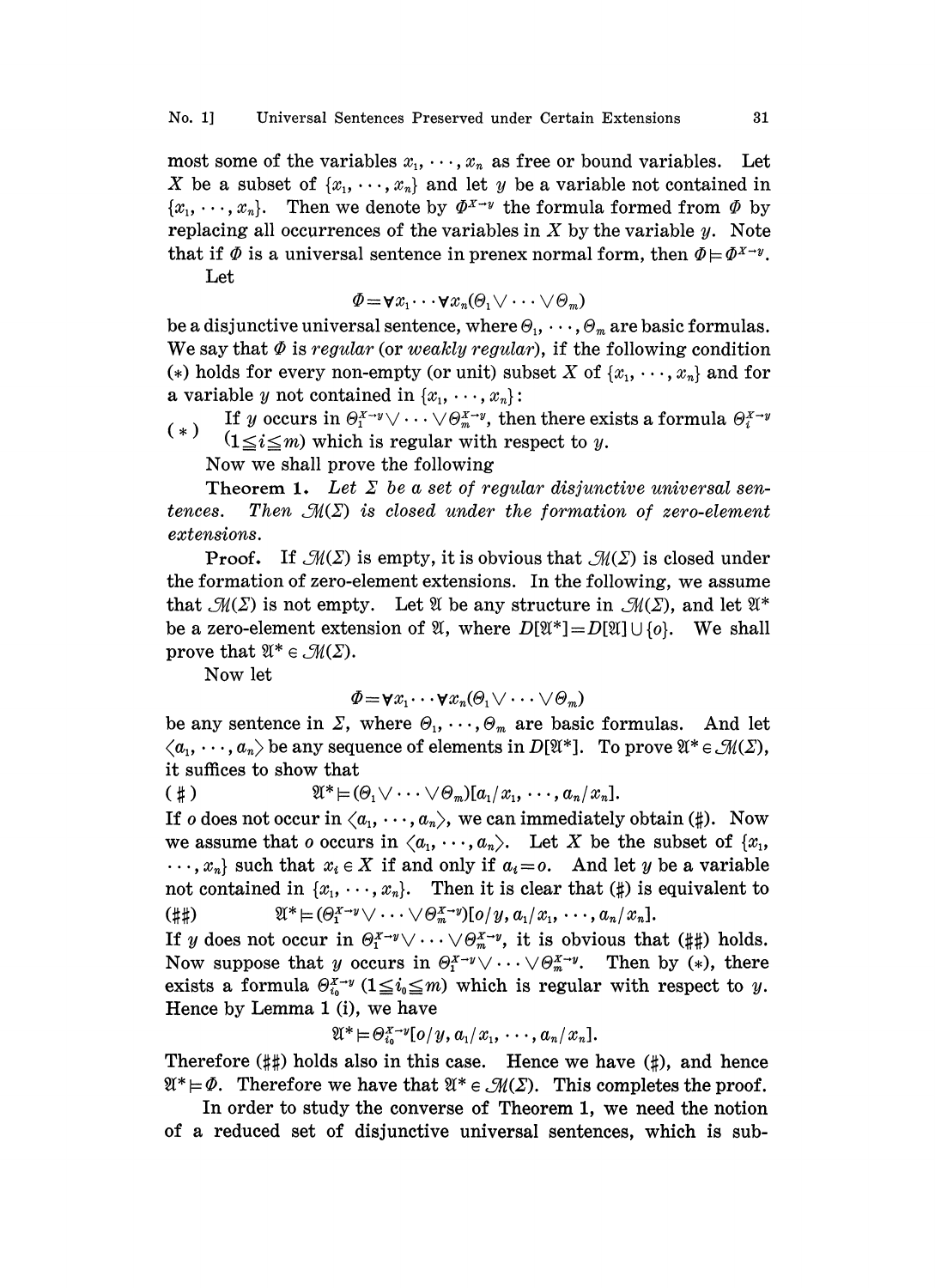stantially the same as in Definition 2 in  $[1; § 46]$ .

Let  $\Sigma$  be a set of disjunctive universal sentences, and let

 $\Phi = \forall x_1 \cdots \forall x_n (\Theta_1 \vee \cdots \vee \Theta_m)$ 

be a sentence in  $\Sigma$ , where  $\Theta_1, \cdots, \Theta_m$  are basic formulas. We say that  $\Phi$  is reduced with respect to  $\Sigma$  if  $m$ =1 or

 $\Sigma \models \forall x_1 \cdots \forall x_n (\Theta_1 \vee \cdots \vee \Theta_{i-1} \vee \Theta_{i+1} \vee \cdots \vee \Theta_m)$ 

does not hold for any i  $(1 \le i \le m)$ .  $\Sigma$  is said to be *reduced* if each sentence in  $\Sigma$  is reduced with respect to  $\Sigma$ .

The following lemma can be proved in the same way as in the proof of Lemma 1 in  $[1; § 46]$ .

Lemma 2. Let  $\Sigma$  be a non-empty set of disjunctive universal sentences. Then, there exists a non-empty reduced set  $\Gamma$  of disjunctive universal sentences such that  $\Sigma \Leftrightarrow \Gamma$  and any basic formula occurring in sentences in  $\Gamma$  occurs in some sentence in  $\Sigma$ .

The next lemma is analogous to a part of Lemma 2 in  $[1; § 46]$ .

**Lemma 3.** Let  $\Sigma$  be a satisfiable reduced set of disjunctive universal sentences, and let

$$
\forall x_1 \cdots \forall x_n (\Theta_1 \vee \cdots \vee \Theta_m)
$$

be a sentence in  $\Sigma$ , where  $\Theta_1, \cdots, \Theta_m$  are basic formulas. Then for each i  $(1 \leq i \leq m)$ , there exist a structure  $\mathfrak{A}$  in  $\mathfrak{M}(\Sigma)$  and elements  $a_i$ ,  $\cdots$ ,  $a_n$  in D[X] such that<br>  $(\dagger)$   $\mathfrak{A} \models \Theta_i[a_1/x_1, \cdots, a_n/x_n]$ 

 $(†)$ 

and

(†)  $\mathfrak{A} \models \neg \Theta_i[a_1/x_1, \cdots, a_n/x_n]$  for all  $j \neq i$ .

**Proof.** If  $m=1$ , it is obvious that (†) holds for any structure  $\mathfrak{A}$  in the non-empty class  $\mathcal{M}(\Sigma)$  and for any elements  $a_1, \dots, a_n$  in  $D[\mathfrak{A}]$ , and  $(†)$  is vacuous. If  $m > 1$ , the assertion can be obtained in the same way as in the first part of the proof of Lemma 2 in  $[1; §46]$ .

The next theorem can be regarded as the converse of Theorem 1. **Theorem 2.** Let  $\Sigma$  be a satisfiable reduced set of disjunctive universal sentences. If  $\mathcal{M}(\Sigma)$  is closed under the formation of zero-element extensions, then every sentence in  $\Sigma$  is regular.

**Proof.** Assume that there exists some sentence  $\Phi$  in  $\Sigma$  which is not regular. We shall prove that  $\mathcal{M}(\Sigma)$  is not closed under the formation of zero-element extensions. Now let

 $\Phi = \forall x_1 \cdots \forall x_n (\Theta_1 \vee \cdots \vee \Theta_m),$ 

where  $\Theta_1, \dots, \Theta_m$  are basic formulas. And let y be a variable not contained in  $\{x_1, \dots, x_n\}$ . Then by the definition of regularity of disjunctive universal sentences, there exists a non-empty subset X of  $\{x_1, \dots, x_n\}$  $x_n$  which satisfies the following two conditions:<br>
(1) y occurs in some  $\Theta_{i_0}^{x \to y}$  ( $1 \le i_0 \le m$ );<br>
(2) For event  $i(1 \le i \le m)$   $\Theta_{i_0}^{x \to y}$  is not require

- 
- (2) For every  $j$   $(1 \leq j \leq m)$ ,  $\Theta_j^{x-y}$  is not regular with respect to y.